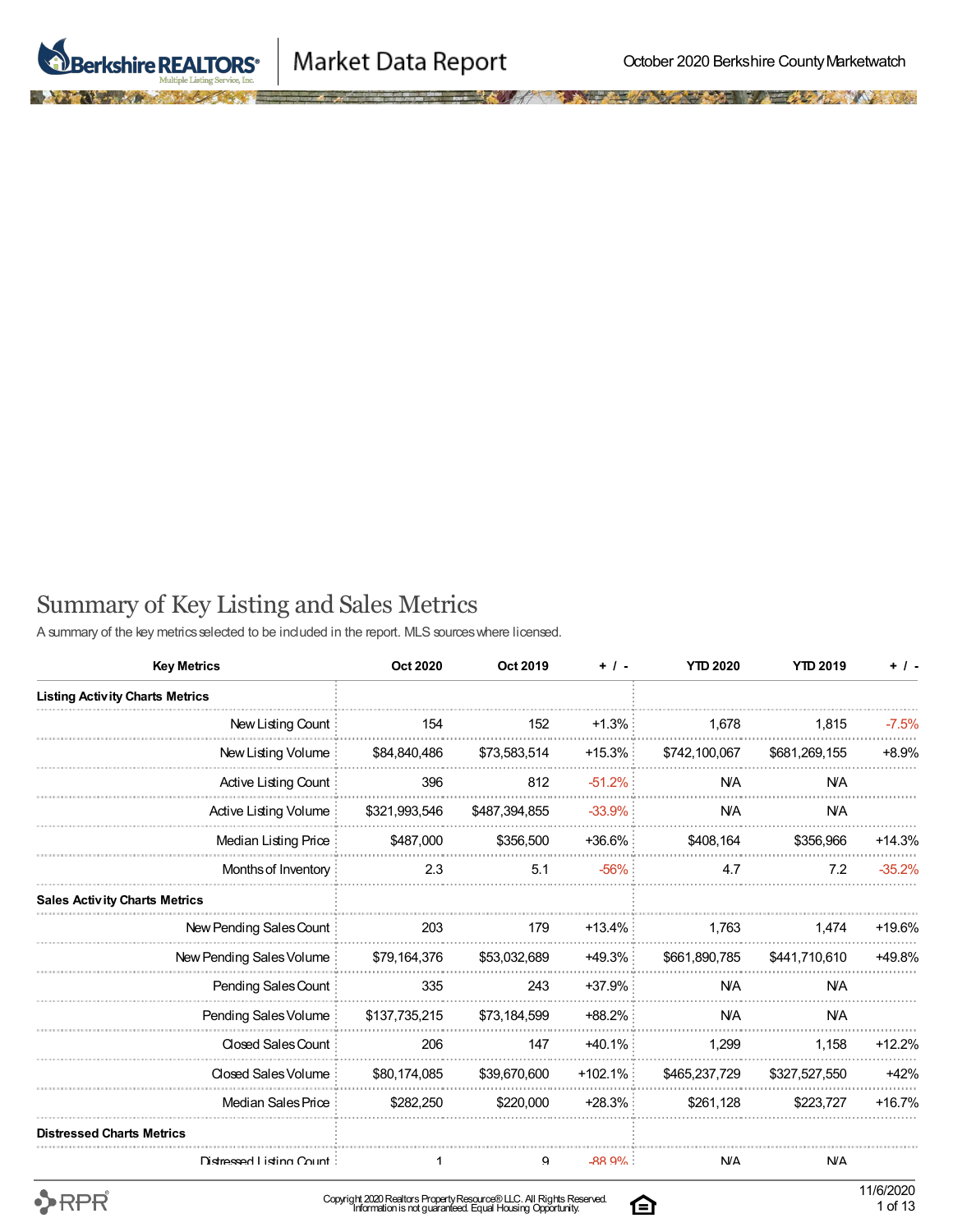#### New Listings

The number of new residential listings that were added each month.

**Berkshire REALTORS®** 



#### New Listing Volume

The sum of the listing price of residential listings that were added each month.



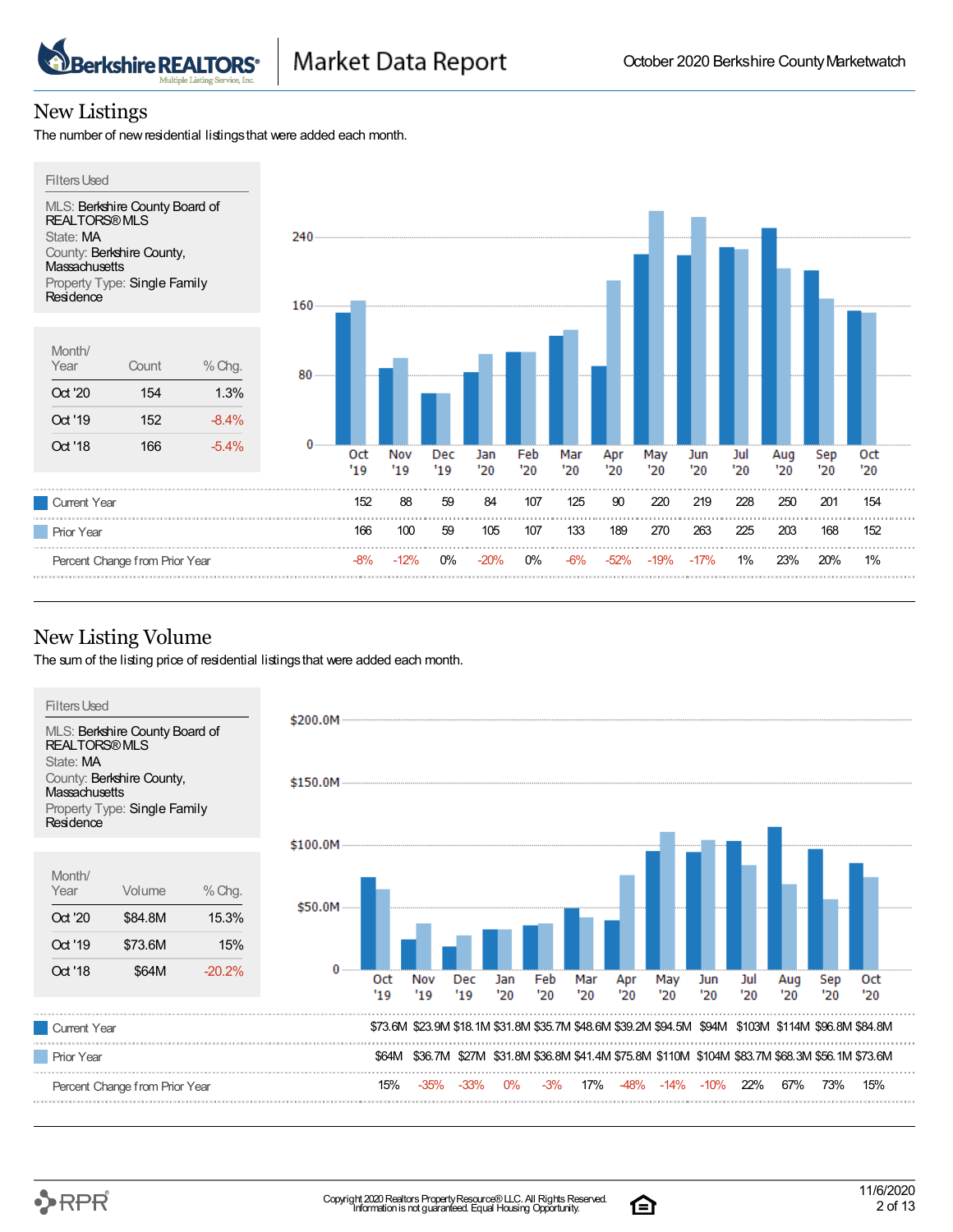#### Active Listings

The number of active residential listings at the end of each month.

**Berkshire REALTORS®** 



#### Active Listing Volume

The sum of the listing price of active residential listings at the end of each month.



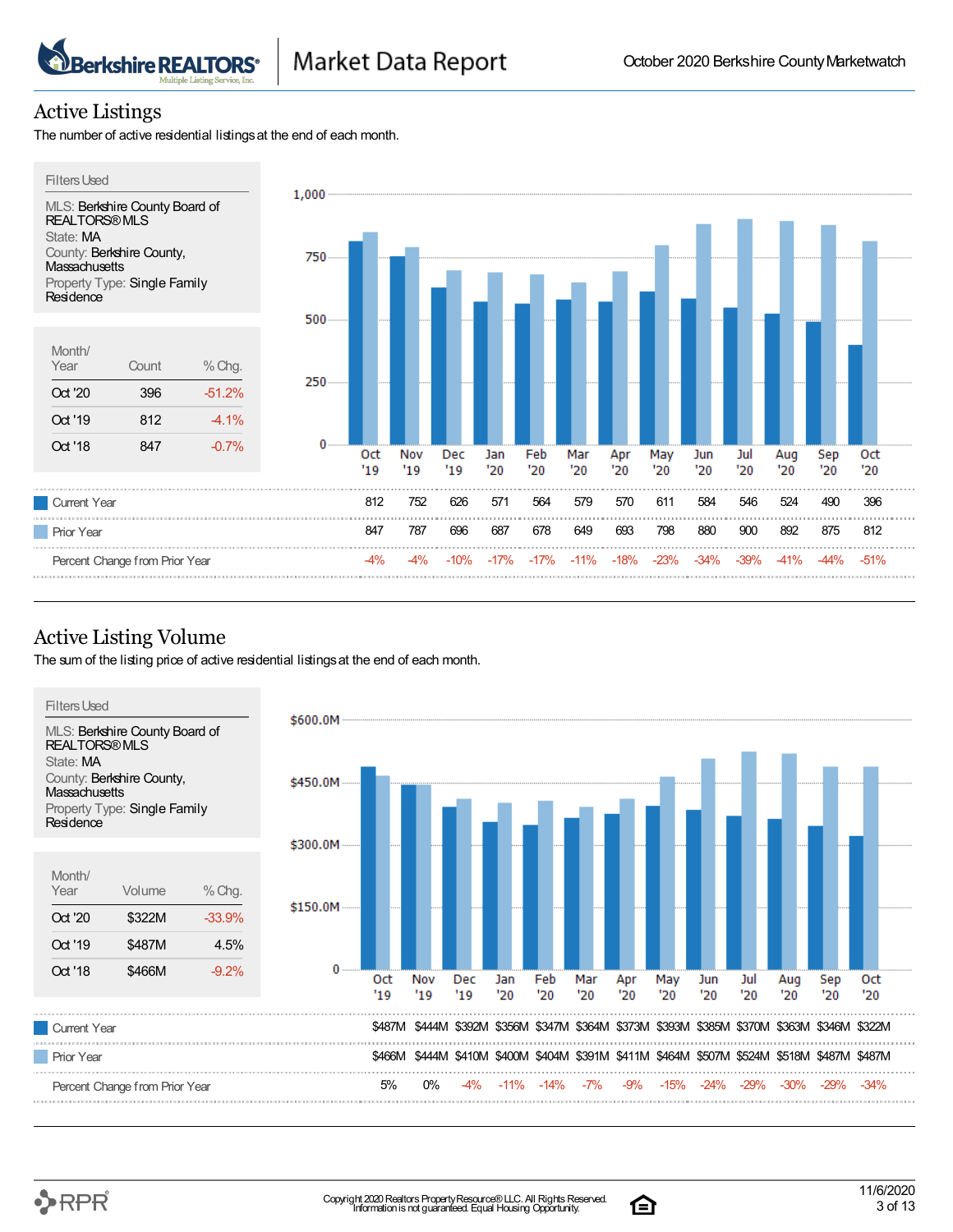

#### Median Listing Price

The median listing price of active residential listings at the end of each month.



#### Median Listing Price vs Median Est Value

The median listing price as a percentage of the median AVM or RVM® valuation estimate for active listings each month.



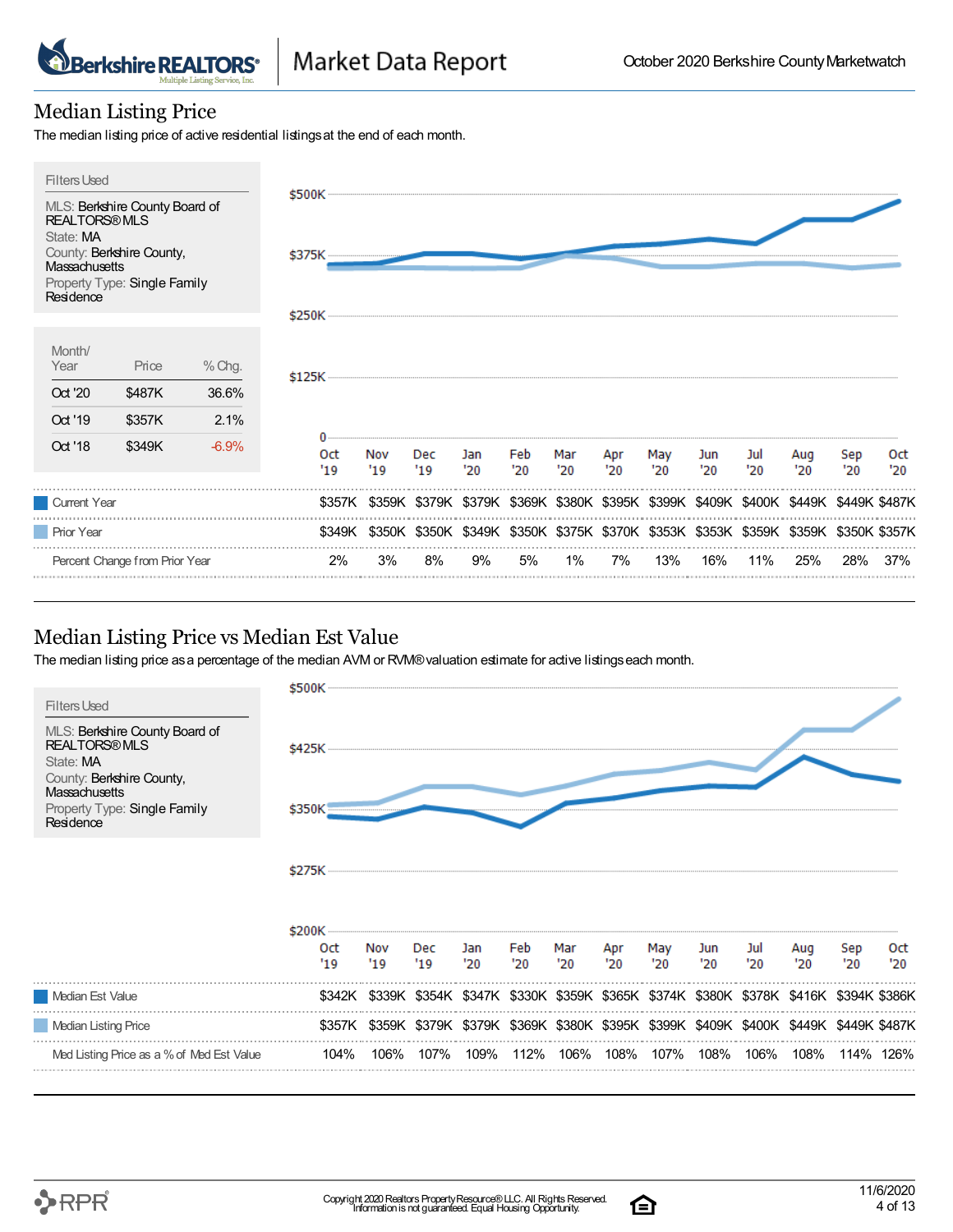#### Months of Inventory

The number of monthsit would take to exhaust active listings at the current sales rate.



## Active/Pending/Sold Units

The number of residential propertiesthat were Active, Pending and Sold each month.



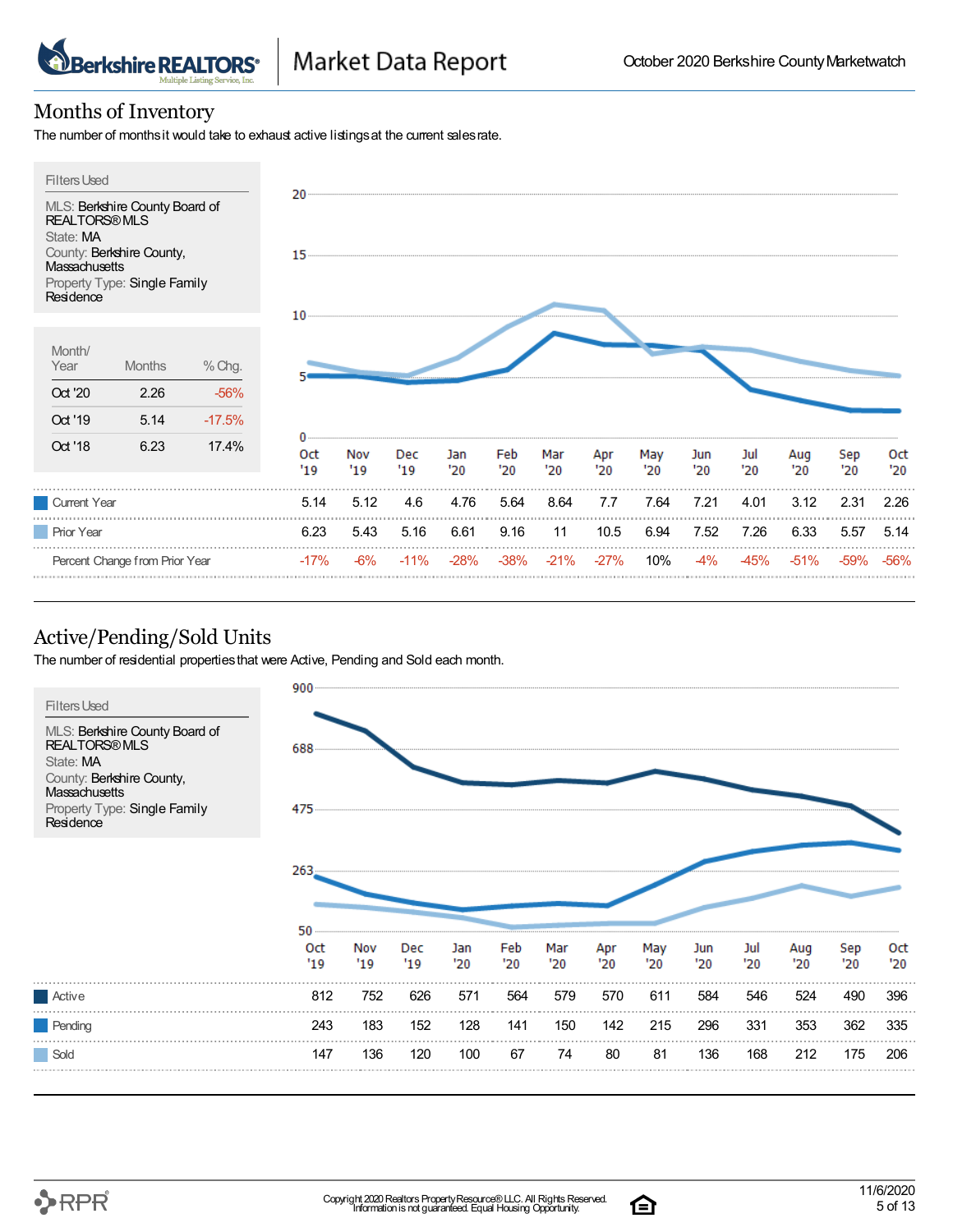## New Pending Sales

**Berkshire REALTORS\*** 

The number of residential propertieswith accepted offersthat were added each month.



#### New Pending Sales Volume

The sum of the sales price of residential properties with accepted offers that were added each month.

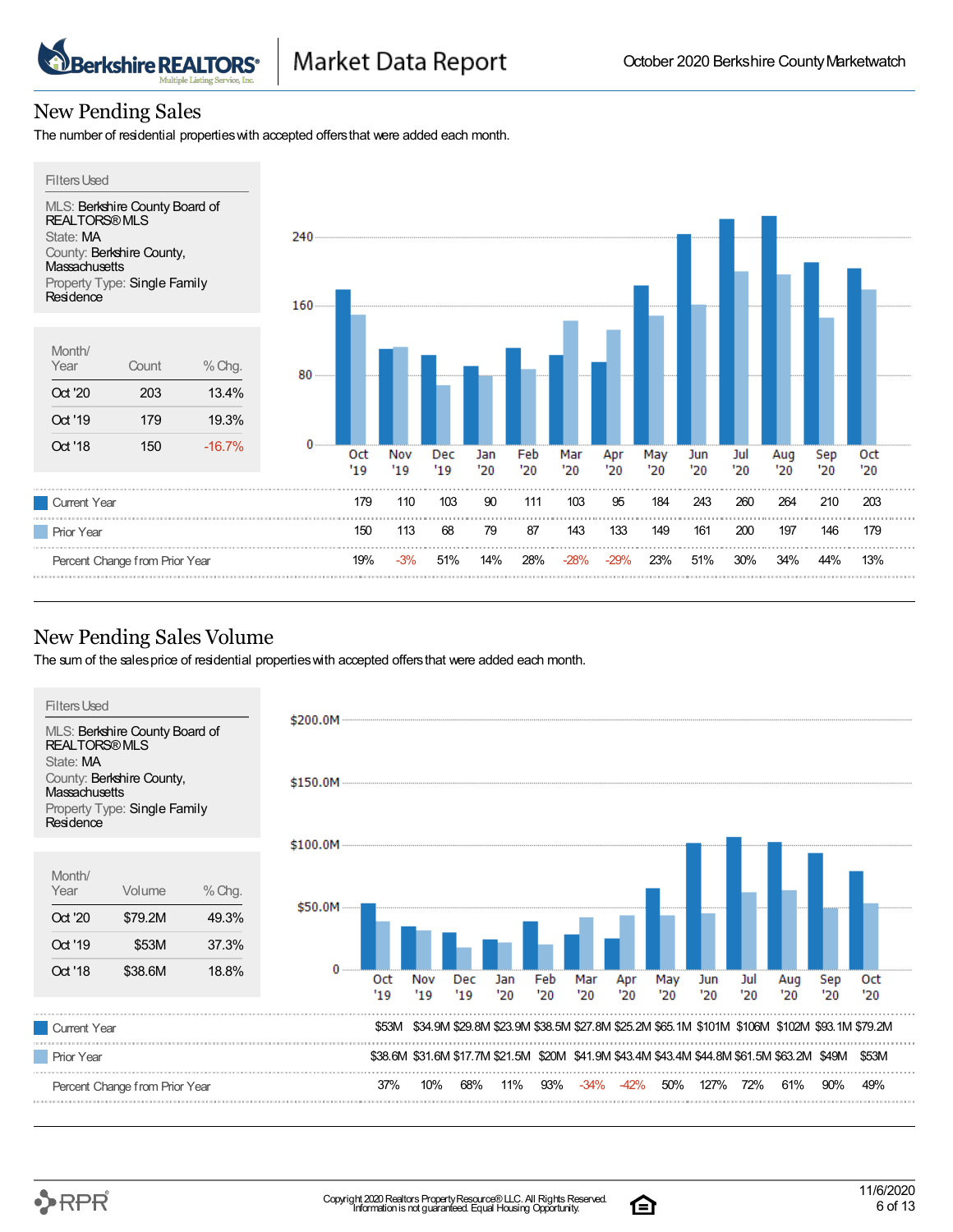#### Pending Sales

The number of residential propertieswith accepted offersthat were available at the end each month.



#### Pending Sales Volume

The sum of the salesprice of residential propertieswith accepted offersthat were available at the end of each month.

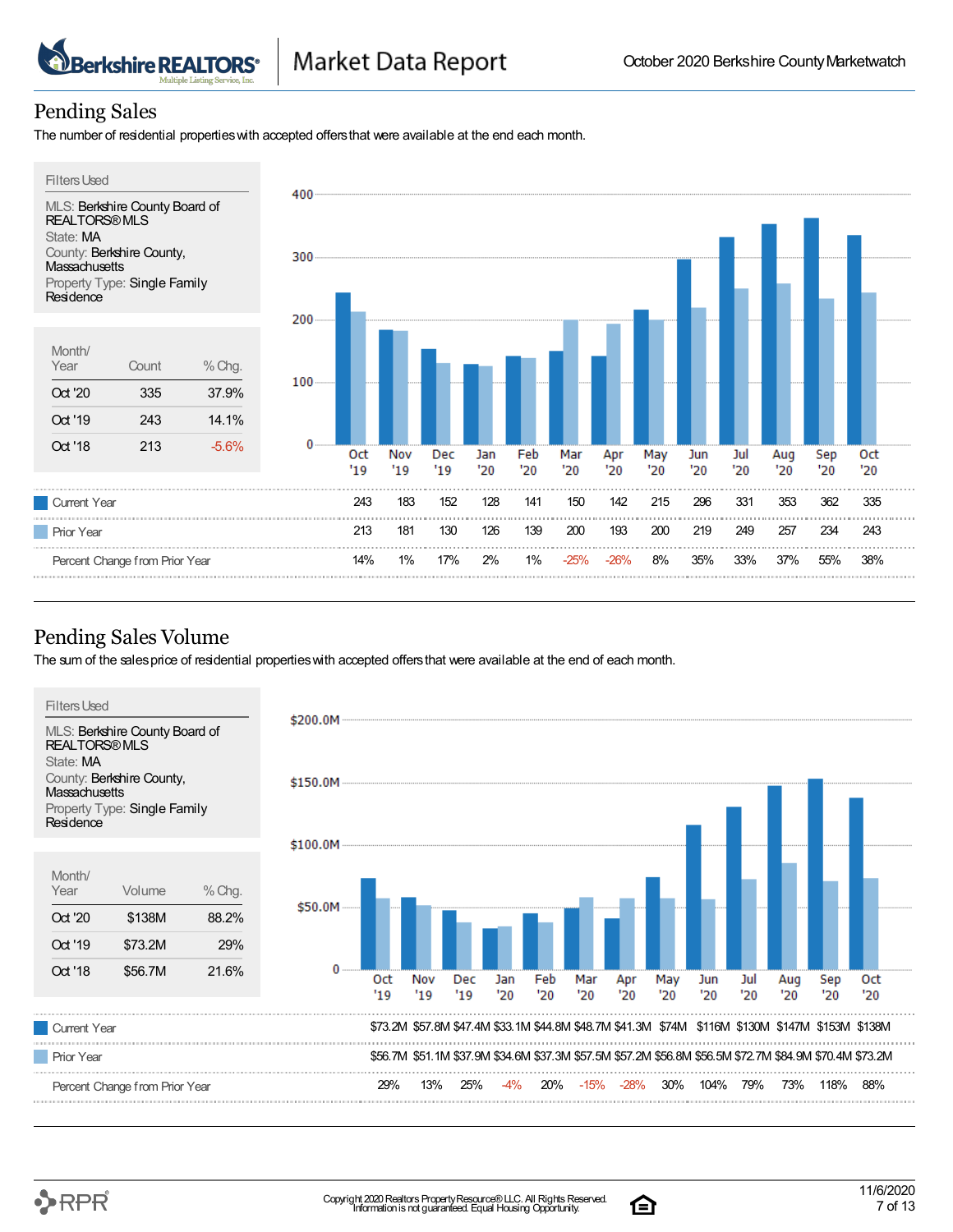#### Closed Sales

The total number of residential properties sold each month.

**Berkshire REALTORS\*** 



## Closed Sales Volume

The sum of the sales price of residential properties sold each month.

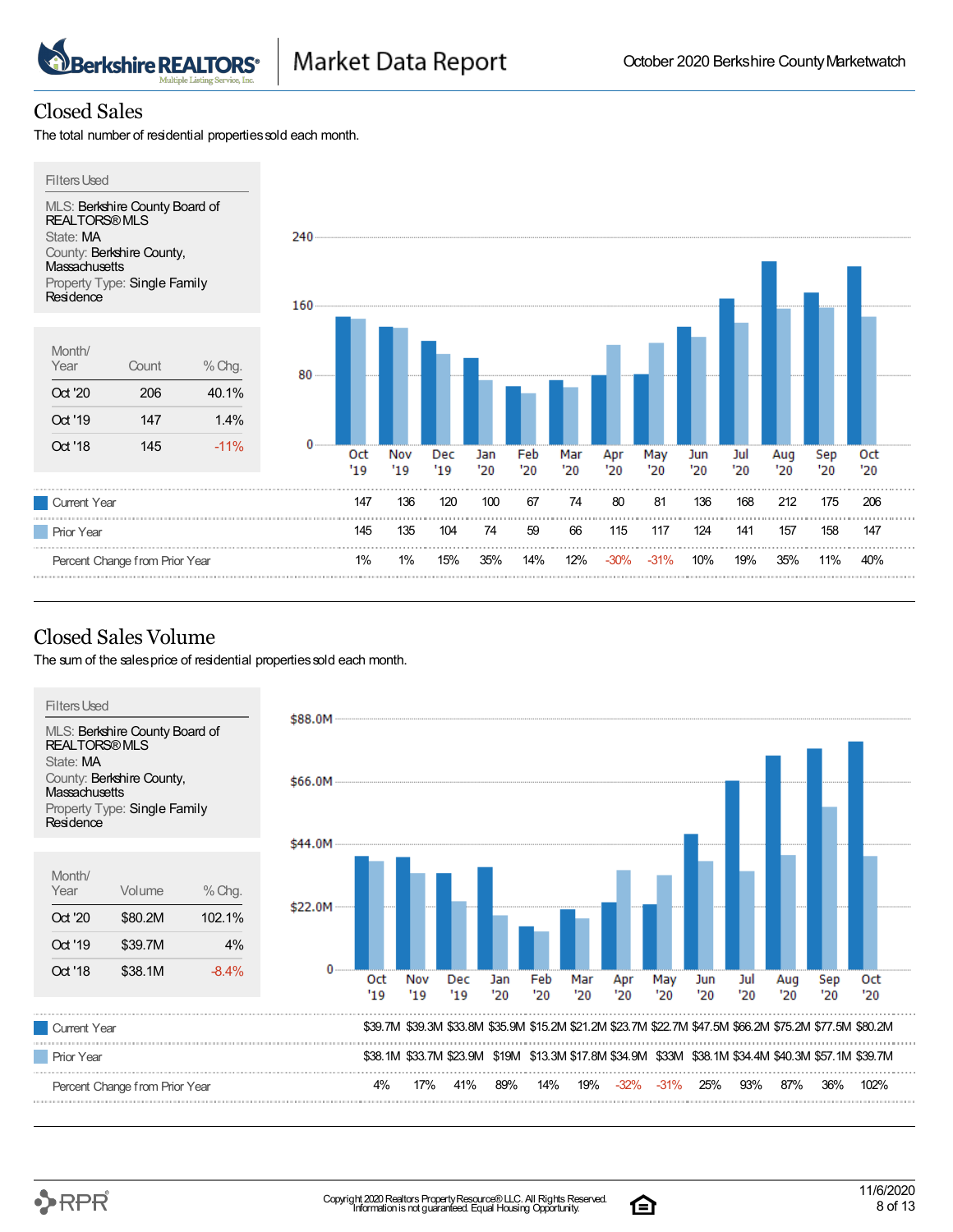#### Closed Sales by Property Type

**Berkshire REALTORS®** 

The percentage of residential properties sold each month by property type.



#### Closed Sales(By County)

The total number of residential properties sold during the last month by county.

FiltersUsed: MLS: Berkshire County Board of REALTORS®MLS; State: MA; County: Berkshire County, Massachusetts; Property Type: Single Family Residence

| <b>Berkshir</b><br>.<br>zuo |          |                  |    |               |          |     |  |
|-----------------------------|----------|------------------|----|---------------|----------|-----|--|
|                             | --<br>-- | oι<br>--<br>$ -$ | 90 | 120<br>$\sim$ | .<br>າວບ | 180 |  |
|                             |          |                  |    |               |          |     |  |

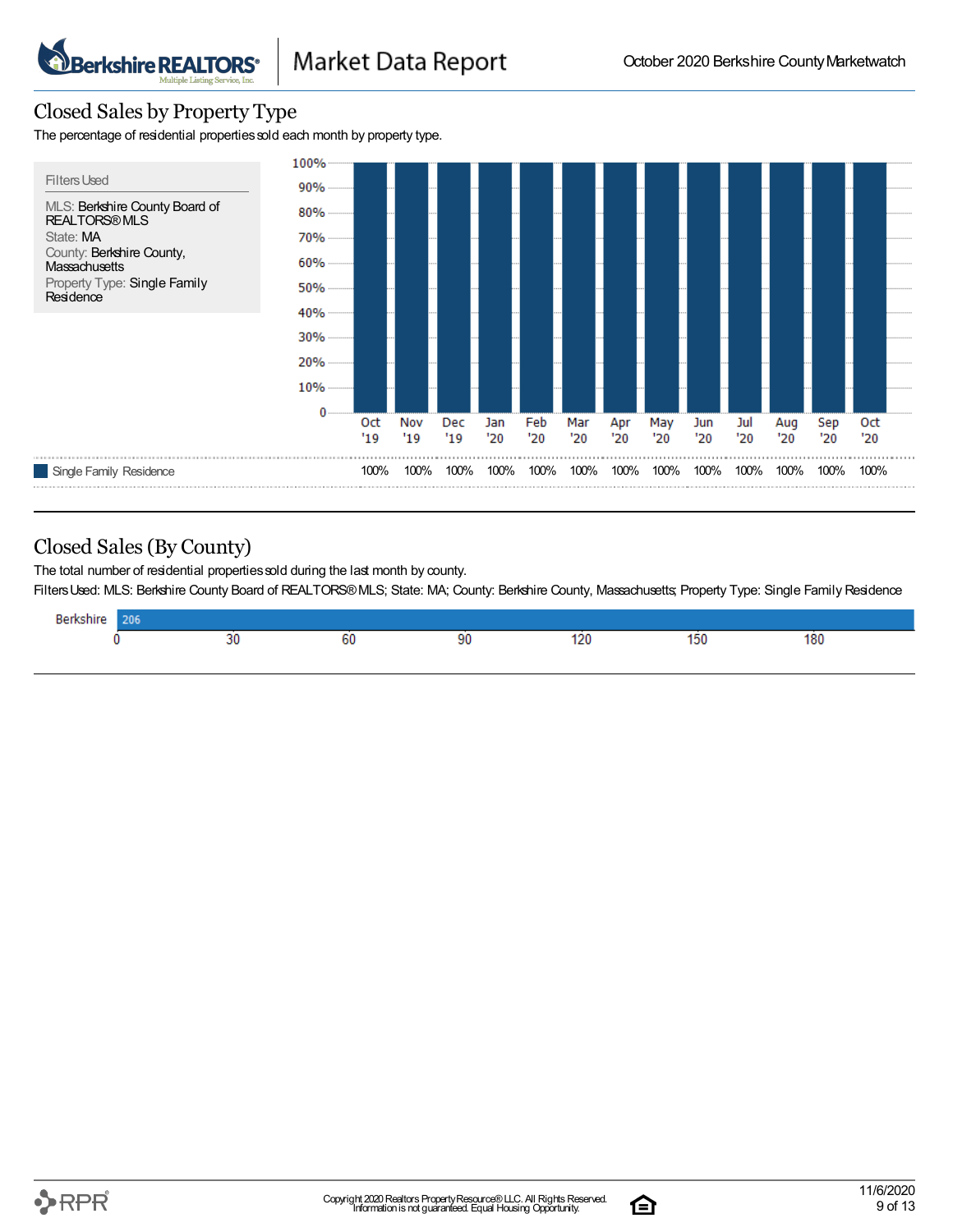

#### Closed Sales(By Zip)

The total number of residential properties sold during the last month by zip.

FiltersUsed: MLS: Berkshire County Board of REALTORS®MLS; State: MA; County: Berkshire County, Massachusetts; Property Type: Single Family Residence



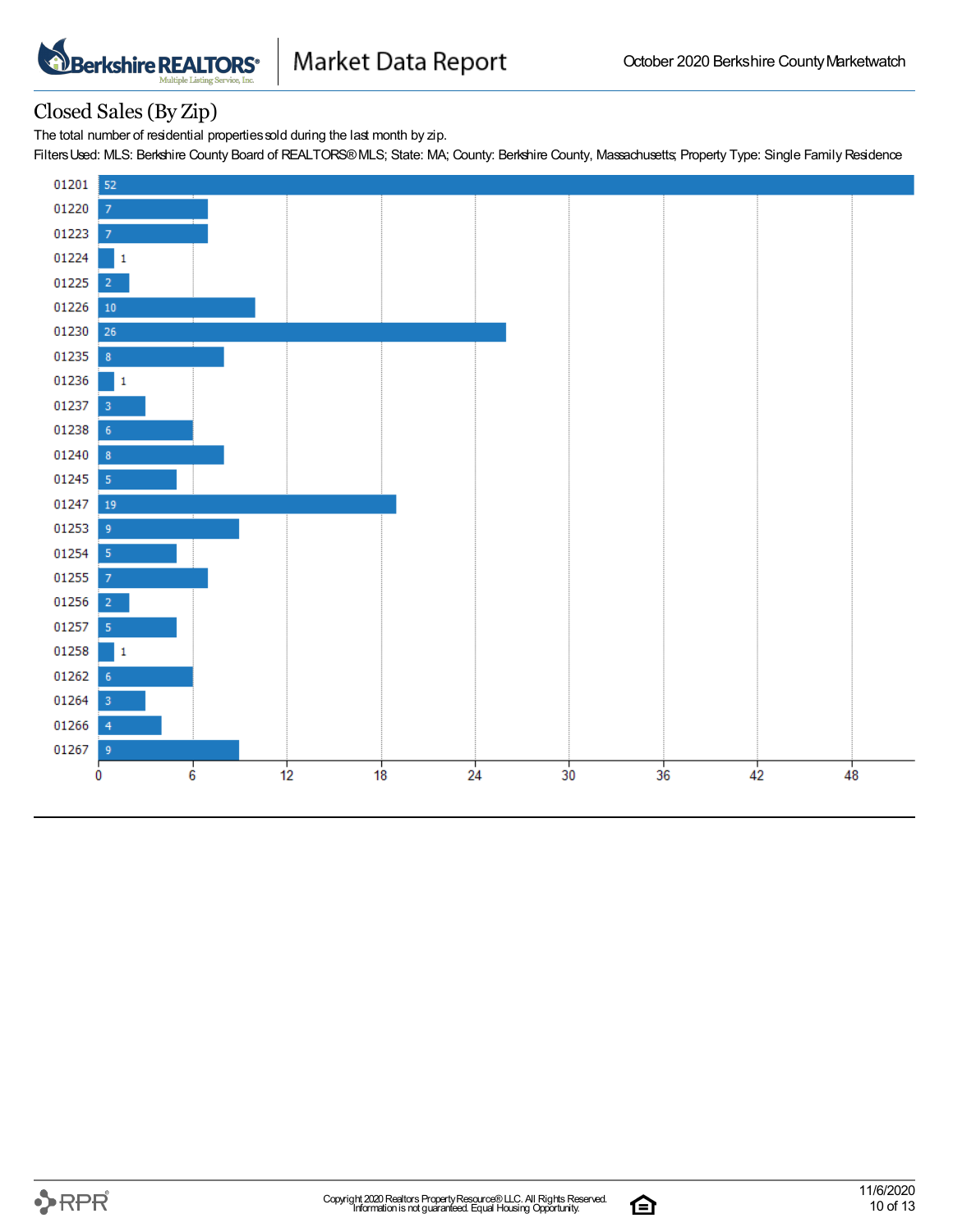# Median Sales Price

**Berkshire REALTORS\*** 

The median sales price of the residential properties sold each month.



## Distressed Listings

The number of distressed residential propertiesthat were for sale at the end of each month.



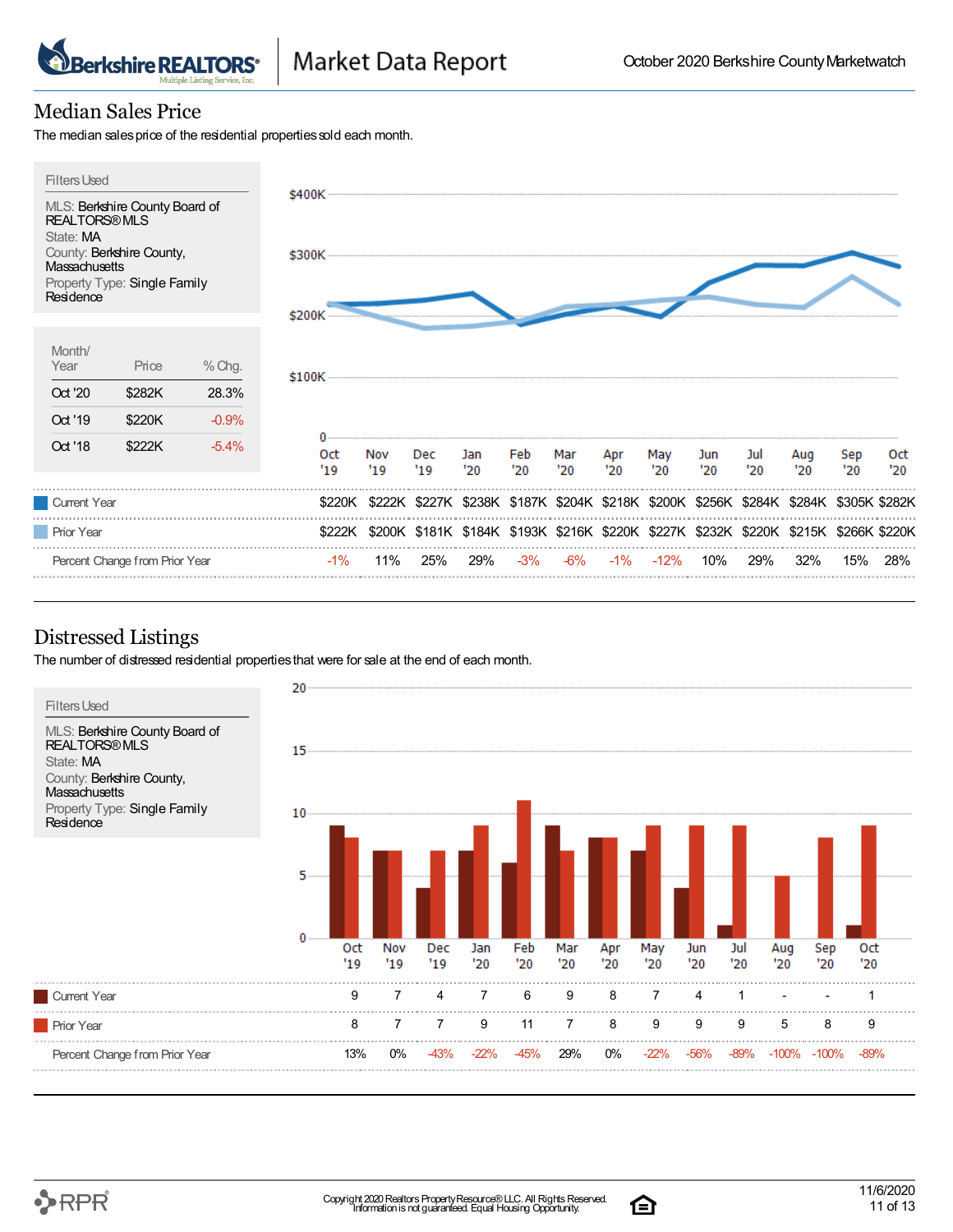

#### Distressed Listings(By County)

The number of distressed single-family, condominum and townhome propertiesthat were for sale at the end of the last month by county. FiltersUsed: MLS: Berkshire County Board of REALTORS®MLS; State: MA; County: Berkshire County, Massachusetts; Property Type: Single Family Residence

| /nir<br>υc |     |                       |                    |     |      |                                        |      |      |
|------------|-----|-----------------------|--------------------|-----|------|----------------------------------------|------|------|
|            | . . | <del>. .</del><br>___ | -<br>U. 36<br>---- | -48 | 0.60 | $\overline{\phantom{a}}$<br>. <u>.</u> | 0.84 | 0.96 |
|            |     |                       |                    |     |      |                                        |      |      |

#### Distressed Listings(By Zip)

The number of distressed single-family, condominum and townhome propertiesthat were for sale at the end of the last month by zip.

FiltersUsed: MLS: Berkshire County Board of REALTORS®MLS; State: MA; County: Berkshire County, Massachusetts; Property Type: Single Family Residence

| 01247 |          |                             |      |        |      |          |      |      |
|-------|----------|-----------------------------|------|--------|------|----------|------|------|
|       | $\cdots$ | $\mathbf{v}$ . $\mathbf{v}$ | 0.36 | 40<br> | 0.60 | $\cdots$ | 0.84 | 0.96 |

#### Distressed Sales

The count of distressed residential properties sold each month.